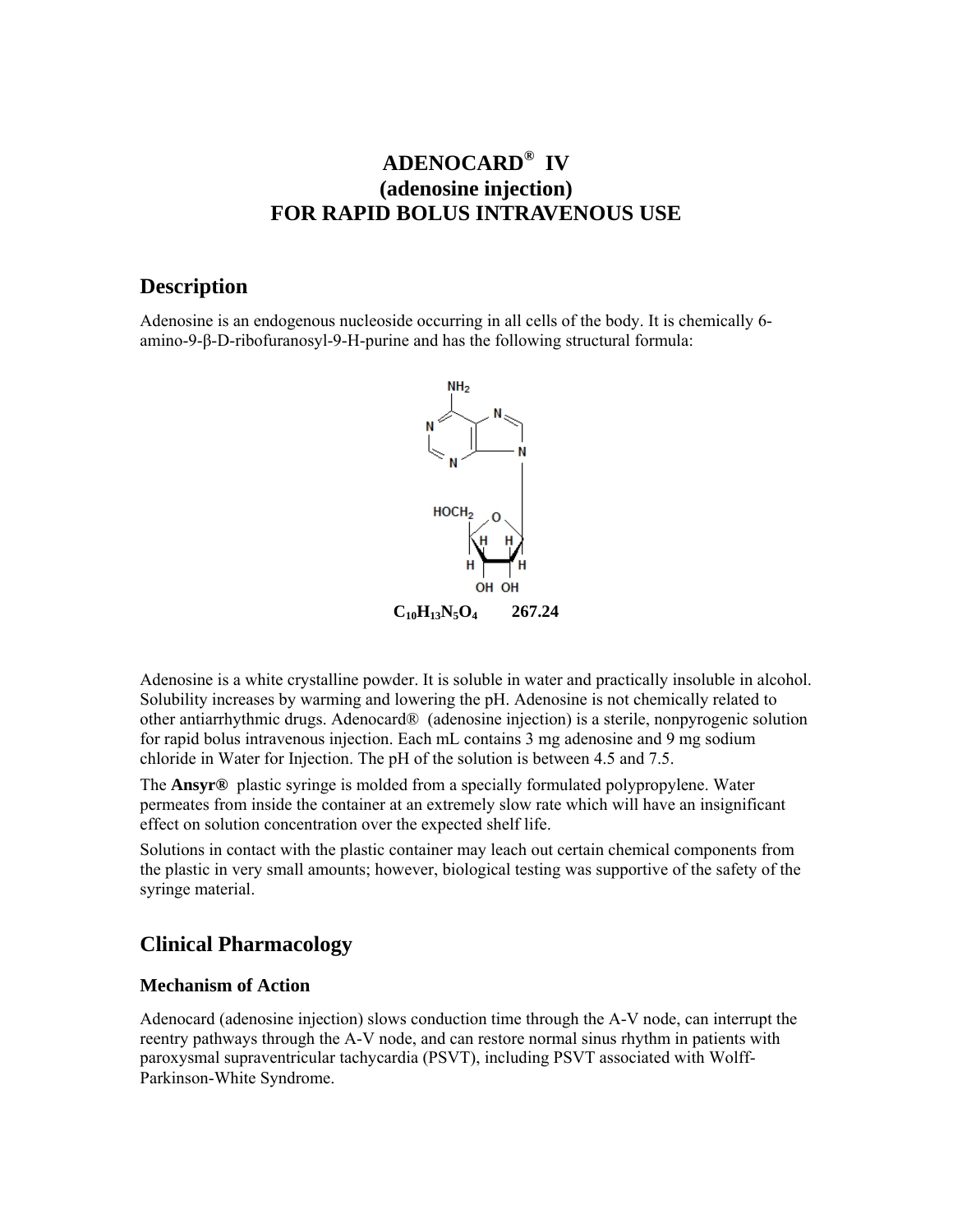Adenocard is antagonized competitively by methylxanthines such as caffeine and theophylline, and potentiated by blockers of nucleoside transport such as dipyridamole. Adenocard is not blocked by atropine.

#### **Hemodynamics**

The intravenous bolus dose of 6 or 12 mg Adenocard (adenosine injection) usually has no systemic hemodynamic effects. When larger doses are given by infusion, adenosine decreases blood pressure by decreasing peripheral resistance.

#### **Pharmacokinetics**

Intravenously administered adenosine is rapidly cleared from the circulation via cellular uptake, primarily by erythrocytes and vascular endothelial cells. This process involves a specific transmembrane nucleoside carrier system that is reversible, nonconcentrative, and bidirectionally symmetrical. Intracellular adenosine is rapidly metabolized either via phosphorylation to adenosine monophosphate by adenosine kinase, or via deamination to inosine by adenosine deaminase in the cytosol. Since adenosine kinase has a lower  $K_m$  and  $V_{max}$  than adenosine deaminase, deamination plays a significant role only when cytosolic adenosine saturates the phosphorylation pathway. Inosine formed by deamination of adenosine can leave the cell intact or can be degraded to hypoxanthine, xanthine, and ultimately uric acid. Adenosine monophosphate formed by phosphorylation of adenosine is incorporated into the high-energy phosphate pool. While extracellular adenosine is primarily cleared by cellular uptake with a half-life of less than 10 seconds in whole blood, excessive amounts may be deaminated by an ecto-form of adenosine deaminase. As Adenocard requires no hepatic or renal function for its activation or inactivation, hepatic and renal failure would not be expected to alter its effectiveness or tolerability.

### **Clinical Trial Results**

In controlled studies in the United States, bolus doses of 3, 6, 9, and 12 mg were studied. A cumulative 60% of patients with paroxysmal supraventricular tachycardia had converted to normal sinus rhythm within one minute after an intravenous bolus dose of 6 mg Adenocard (some converted on 3 mg and failures were given 6 mg), and a cumulative 92% converted after a bolus dose of 12 mg. Seven to sixteen percent of patients converted after 1-4 placebo bolus injections. Similar responses were seen in a variety of patient subsets, including those using or not using digoxin, those with Wolff-Parkinson-White Syndrome, males, females, blacks, Caucasians, and Hispanics.

Adenosine is not effective in converting rhythms other than PSVT, such as atrial flutter, atrial fibrillation, or ventricular tachycardia, to normal sinus rhythm.

## **Indications and Usage**

Intravenous Adenocard (adenosine injection) is indicated for the following.

Conversion to sinus rhythm of paroxysmal supraventricular tachycardia (PSVT), including that associated with accessory bypass tracts (Wolff-Parkinson-White Syndrome). When clinically advisable, appropriate vagal maneuvers (e.g., Valsalva maneuver), should be attempted prior to Adenocard administration.

It is important to be sure the Adenocard solution actually reaches the systemic circulation (see DOSAGE AND ADMINISTRATION).

Adenocard does not convert atrial flutter, atrial fibrillation, or ventricular tachycardia to normal sinus rhythm. In the presence of atrial flutter or atrial fibrillation, a transient modest slowing of ventricular response may occur immediately following Adenocard administration.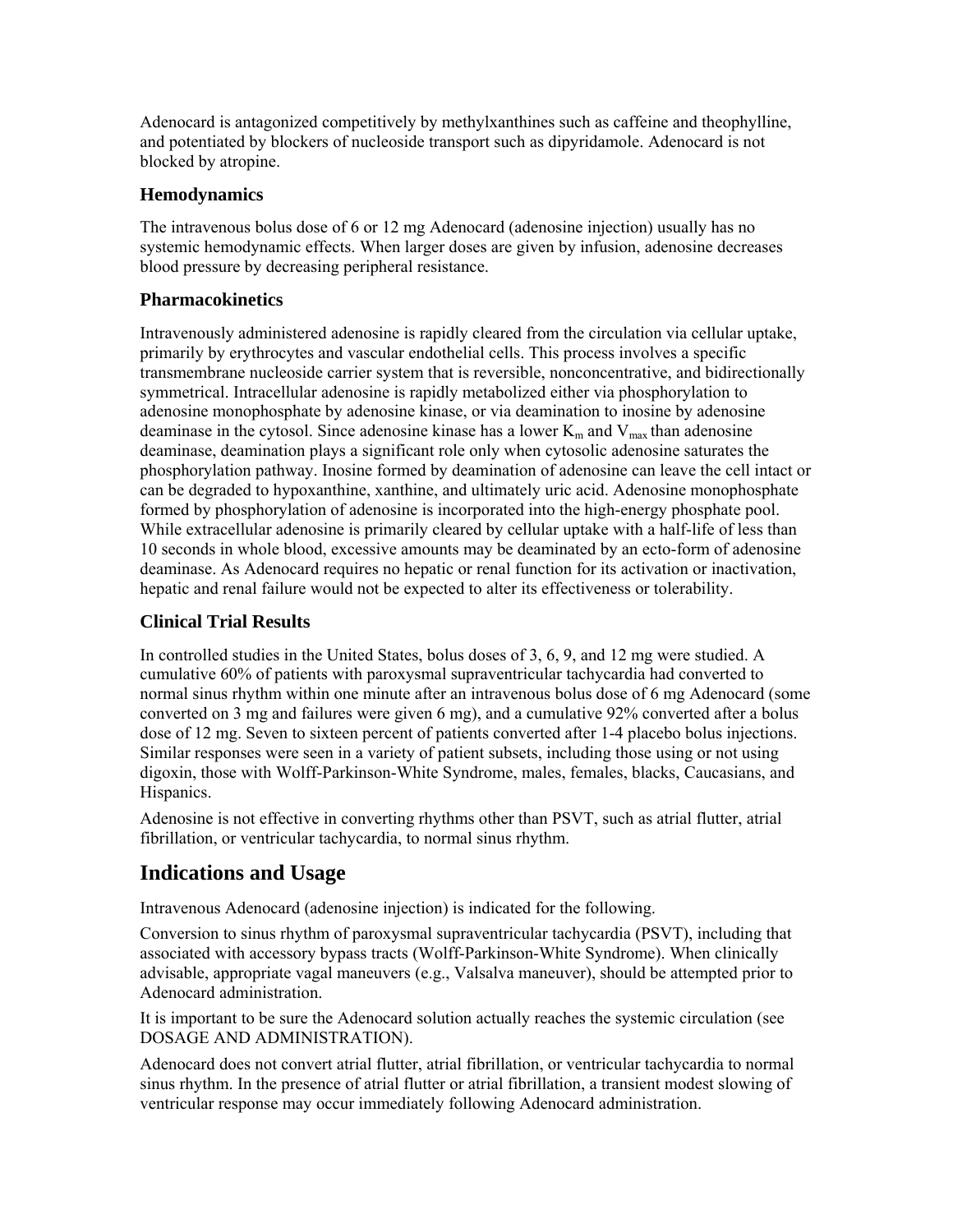# **Contraindications**

Intravenous Adenocard (adenosine injection) is contraindicated in:

- 1. Second- or third-degree A-V block (except in patients with a functioning artificial pacemaker).
- 2. Sinus node disease, such as sick sinus syndrome or symptomatic bradycardia (except in patients with a functioning artificial pacemaker).
- 3. Known hypersensitivity to adenosine.

# **Warnings**

### **Heart Block**

Adenocard (adenosine injection) exerts its effect by decreasing conduction through the A-V node and may produce a short lasting first-, second- or third-degree heart block. Appropriate therapy should be instituted as needed. Patients who develop high-level block on one dose of Adenocard should not be given additional doses. Because of the very short half-life of adenosine, these effects are generally self-limiting. Appropriate resuscitative measures should be available.

Transient or prolonged episodes of asystole have been reported with fatal outcomes in some cases. Rarely, ventricular fibrillation has been reported following Adenocard administration, including both resuscitated and fatal events. In most instances, these cases were associated with the concomitant use of digoxin and, less frequently with digoxin and verapamil. Although no causal relationship or drug-drug interaction has been established, Adenocard should be used with caution in patients receiving digoxin or digoxin and verapamil in combination.

### **Arrhythmias at Time of Conversion**

At the time of conversion to normal sinus rhythm, a variety of new rhythms may appear on the electrocardiogram. They generally last only a few seconds without intervention, and may take the form of premature ventricular contractions, atrial premature contractions, atrial fibrillation, sinus bradycardia, sinus tachycardia, skipped beats, and varying degrees of A-V nodal block. Such findings were seen in 55% of patients.

### **Bronchoconstriction**

Adenocard (adenosine injection) is a respiratory stimulant (probably through activation of carotid body chemoreceptors) and intravenous administration in man has been shown to increase minute ventilation (Ve) and reduce arterial  $PCO<sub>2</sub>$  causing respiratory alkalosis.

Adenosine administered by inhalation has been reported to cause bronchoconstriction in asthmatic patients, presumably due to mast cell degranulation and histamine release. These effects have not been observed in normal subjects. Adenocard has been administered to a limited number of patients with asthma and mild to moderate exacerbation of their symptoms has been reported. Respiratory compromise has occurred during adenosine infusion in patients with obstructive pulmonary disease. Adenocard should be used with caution in patients with obstructive lung disease not associated with bronchoconstriction (e.g., emphysema, bronchitis, etc.) and should be avoided in patients with bronchoconstriction or bronchospasm (e.g., asthma). Adenocard should be discontinued in any patient who develops severe respiratory difficulties.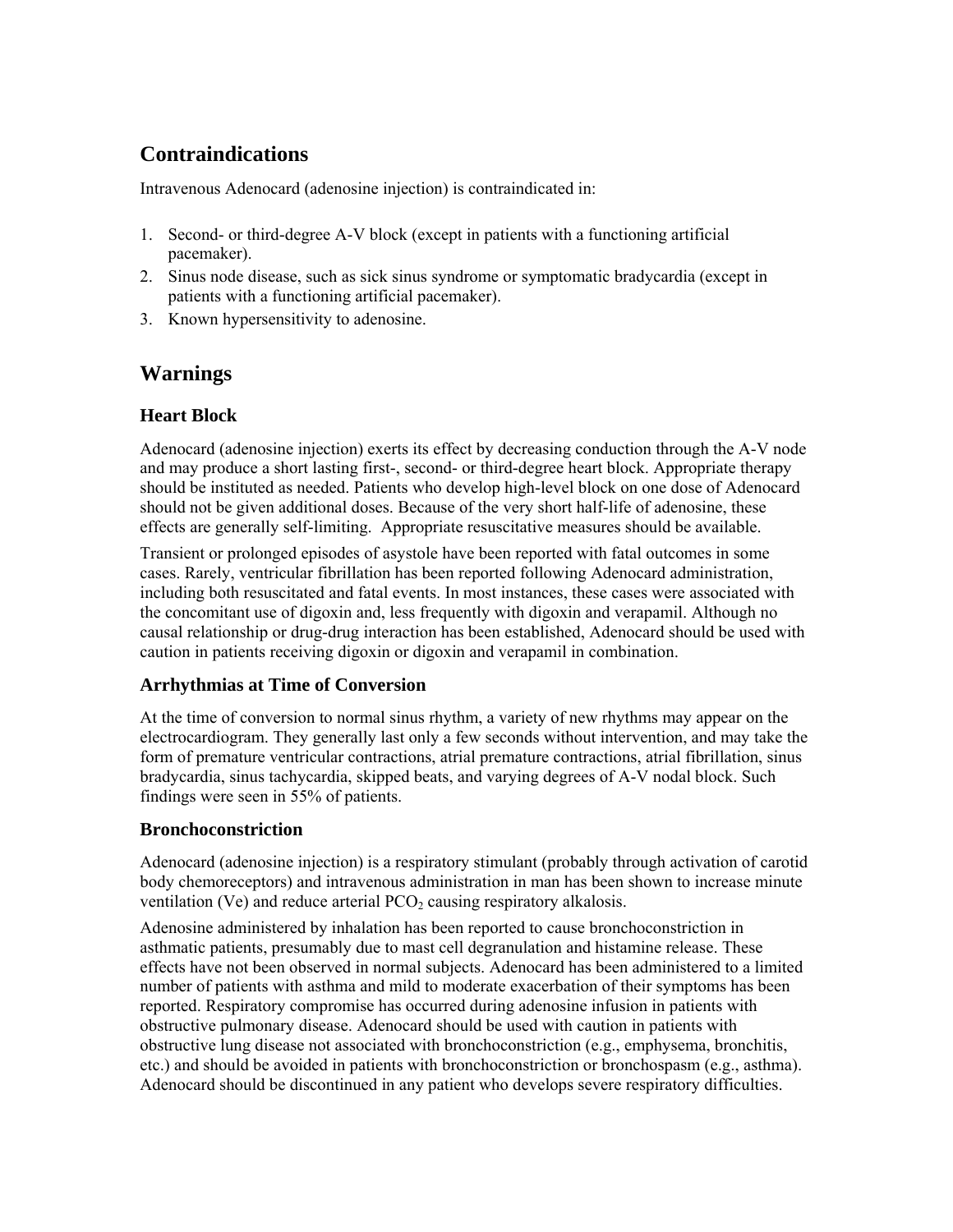# **Precautions**

### **Drug Interactions**

Intravenous Adenocard (adenosine injection) has been effectively administered in the presence of other cardioactive drugs, such as quinidine, beta-adrenergic blocking agents, calcium channel blocking agents, and angiotensin converting enzyme inhibitors, without any change in the adverse reaction profile. Digoxin and verapamil use may be rarely associated with ventricular fibrillation when combined with Adenocard (see WARNINGS). Because of the potential for additive or synergistic depressant effects on the SA and AV nodes, however, Adenocard should be used with caution in the presence of these agents. The use of Adenocard in patients receiving digitalis may be rarely associated with ventricular fibrillation (see WARNINGS).

The effects of adenosine are antagonized by methylxanthines such as caffeine and theophylline. In the presence of these methylxanthines, larger doses of adenosine may be required or adenosine may not be effective. Adenosine effects are potentiated by dipyridamole. Thus, smaller doses of adenosine may be effective in the presence of dipyridamole. Carbamazepine has been reported to increase the degree of heart block produced by other agents. As the primary effect of adenosine is to decrease conduction through the A-V node, higher degrees of heart block may be produced in the presence of carbamazepine.

### **Carcinogenesis, Mutagenesis, Impairment of Fertility**

Studies in animals have not been performed to evaluate the carcinogenic potential of Adenocard (adenosine injection). Adenosine was negative for genotoxic potential in the Salmonella (Ames Test) and Mammalian Microsome Assay.

Adenosine, however, like other nucleosides at millimolar concentrations present for several doubling times of cells in culture, is known to produce a variety of chromosomal alterations. Fertility studies in animals have not been conducted with adenosine.

### **Pregnancy Category C**

Animal reproduction studies have not been conducted with adenosine; nor have studies been performed in pregnant women. As adenosine is a naturally occurring material, widely dispersed throughout the body, no fetal effects would be anticipated. However, since it is not known whether Adenocard can cause fetal harm when administered to pregnant women, Adenocard should be used during pregnancy only if clearly needed.

### **Pediatric Use**

No controlled studies have been conducted in pediatric patients to establish the safety and efficacy of Adenocard for the conversion of paroxysmal supraventricular tachycardia (PSVT). However, intravenous adenosine has been used for the treatment of PSVT in neonates, infants, children and adolescents (see DOSAGE AND ADMINISTRATION)**.**

### **Geriatric Use**

Clinical studies of Adenocard did not include sufficient numbers of subjects aged 65 and over to determine whether they respond differently from younger subjects. Other reported clinical experience has not identified differences in responses between elderly and younger patients. In general, Adenocard in geriatric patients should be used with caution since this population may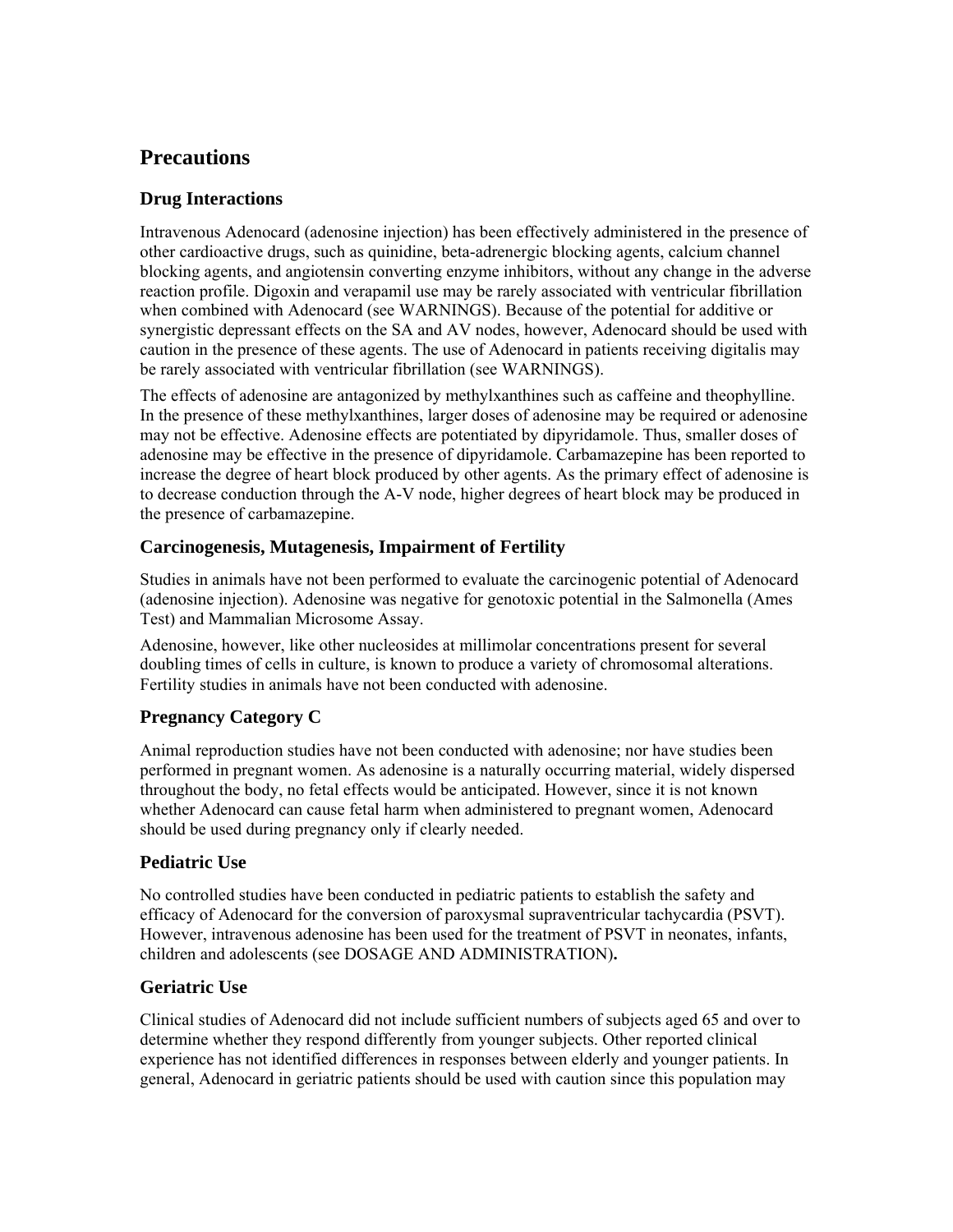have a diminished cardiac function, nodal dysfunction, concomitant diseases or drug therapy that may alter hemodynamic function and produce severe bradycardia or AV block.

### **Adverse Reactions**

The following reactions were reported with intravenous Adenocard (adenosine injection) used in controlled U.S. clinical trials. The placebo group had a less than 1% rate of all of these reactions.

#### **Cardiovascular**

Facial flushing (18%), headache (2%), sweating, palpitations, chest pain, hypotension (less than  $1\%$ ).

#### **Respiratory**

Shortness of breath/dyspnea (12%), chest pressure (7%), hyperventilation, head pressure (less than  $1\%$ ).

#### **Central Nervous System**

Lightheadedness (2%), dizziness, tingling in arms, numbness (1%), apprehension, blurred vision, burning sensation, heaviness in arms, neck and back pain (less than 1%).

#### **Gastrointestinal**

Nausea (3%), metallic taste, tightness in throat, pressure in groin (less than 1%).

#### **Post Marketing Experience (**see **WARNINGS)**

The following adverse events have been reported from marketing experience with Adenocard. Because these events are reported voluntarily from a population of uncertain size, are associated with concomitant diseases and multiple drug therapies and surgical procedures, it is not always possible to reliably estimate their frequency or establish a causal relationship to drug exposure. Decisions to include these events in labeling are typically based on one or more of the following factors: (1) seriousness of the event, (2) frequency of the reporting, (3) strength of causal connection to the drug, or a combination of these factors.

#### **Cardiovascular**

Prolonged asystole, ventricular tachycardia, ventricular fibrillation, transient increase in blood pressure, bradycardia, atrial fibrillation, and Torsade de Pointes

#### **Respiratory**

Bronchospasm

#### **Central Nervous System**

Seizure activity, including tonic clonic (grand mal) seizures, and loss of consciousness.

### **Overdosage**

The half-life of Adenocard (adenosine injection) is less than 10 seconds. Thus, adverse effects are generally rapidly self-limiting. Treatment of any prolonged adverse effects should be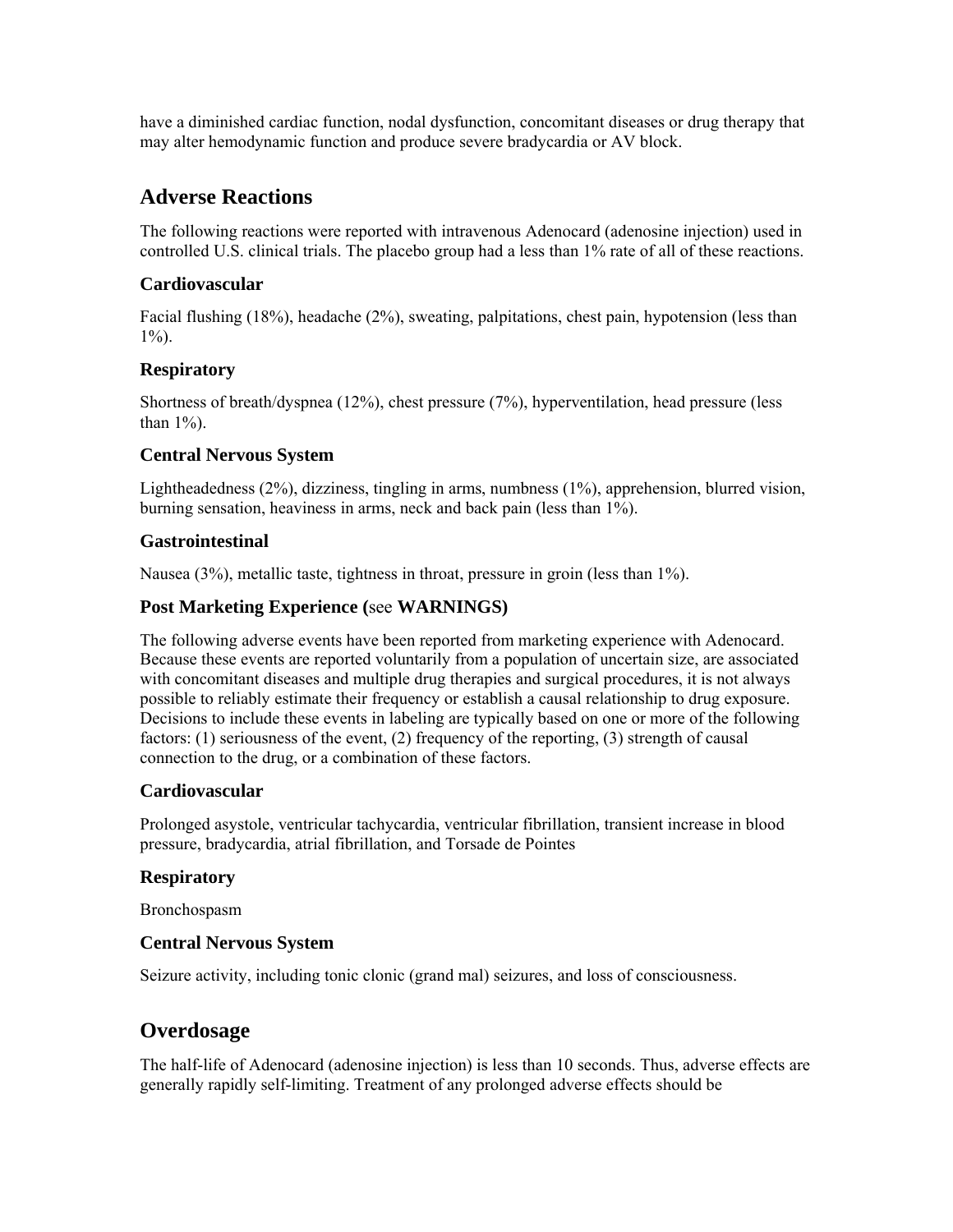individualized and be directed toward the specific effect. Methylxanthines, such as caffeine and theophylline, are competitive antagonists of adenosine.

### **Dosage and Administration**

For rapid bolus intravenous use only.

**Adenocard (adenosine injection) should be given as a rapid bolus by the peripheral intravenous route. To be certain the solution reaches the systemic circulation, it should be administered either directly into a vein or, if given into an IV line, it should be given as close to the patient as possible and followed by a rapid saline flush.**

#### **Adult Patients**

The dose recommendation is based on clinical studies with peripheral venous bolus dosing. Central venous (CVP or other) administration of Adenocard has not been systematically studied.

The recommended intravenous doses for adults are as follows:

**Initial dose:** 6 mg given as a rapid intravenous bolus (administered over a 1-2 second period).

**Repeat administration:** If the first dose does not result in elimination of the supraventricular tachycardia within 1-2 minutes, 12 mg should be given as a rapid intravenous bolus. This 12 mg dose may be repeated a second time if required.

#### **Pediatric Patients**

The dosages used in neonates, infants, children and adolescents were equivalent to those administered to adults on a weight basis.

Pediatric Patients with a Body Weight < 50 kg:

**Initial dose:** Give 0.05 to 0.1 mg/kg as a rapid IV bolus given either centrally or peripherally. A saline flush should follow.

**Repeat administration:** If conversion of PSVT does not occur within 1-2 minutes, additional bolus injections of adenosine can be administered at incrementally higher doses, increasing the amount given by 0.05 to 0.1 mg/kg. Follow each bolus with a saline flush. This process should continue until sinus rhythm is established or a maximum single dose of 0.3 mg/kg is used.

Pediatric Patients with a Body Weight  $\geq$  50 kg: Administer the adult dose.

#### **Doses greater than 12 mg are not recommended for adult and pediatric patients.**

NOTE: Parenteral drug products should be inspected visually for particulate matter and discoloration prior to administration.

## **How Supplied**

Adenocard<sup>®</sup> (adenosine injection) is supplied as a sterile non-pyrogenic solution in normal saline.

NDC 0469-8234-12 Product Code 823412

6 mg/2 mL (3 mg/mL) in 2 mL (fill volume) **Ansyr®** plastic disposable syringe, in a package of ten.

NDC 0469-8234-14 Product Code 823414